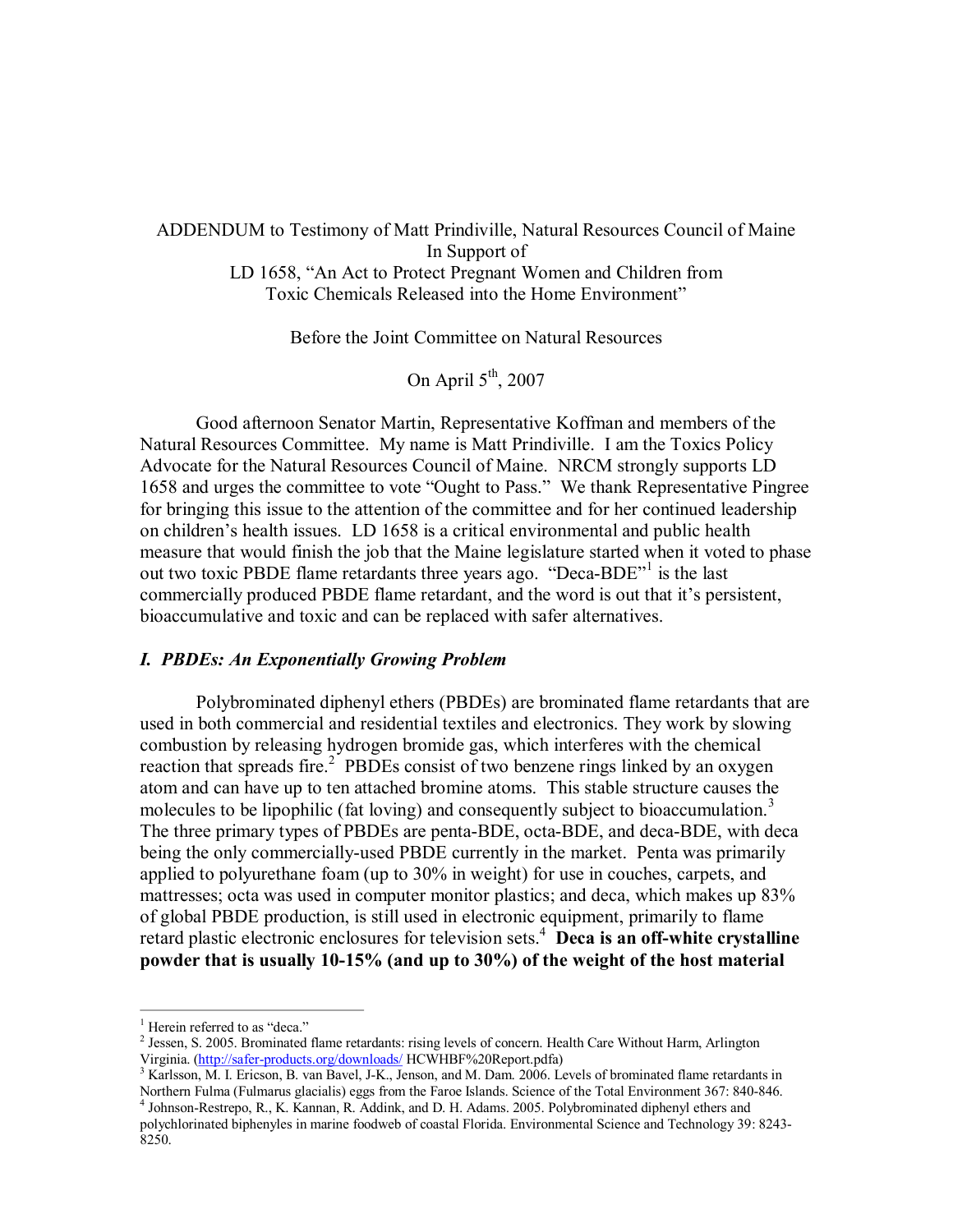### **and is an additive flame retardant that does not chemically bond to its host material. Consequently, deca migrates into the environment.<sup>5</sup>**

There is no doubt that flame retardants make a considerable contribution to fire safety. Their use has helped to stop fires and save lives. However, PBDE flame retardants have provoked a firestorm of controversy since levels in humans, wildlife and the environment were discovered to be increasing exponentially from the time when these chemicals were brought to market during the  $1970s$ .<sup>6</sup> Deca, it's **banned-PBDE** cousins, **octa and penta and their breakdown products have turned up all over the world, in practically every organism and media examined, including, humans, wildlife, and the environment.** They've been found in whales, Tasmanian devils, fish, and falcons in Australia<sup>7</sup>; terns in San Francisco Bay<sup>8</sup>; guillemots in the Baltic Sea<sup>9</sup>; Peregrine Falcons in Sweden<sup>10</sup>, China and at their highest levels in Maine and New Hampshire; marine fish in Florida<sup>11</sup>; seabirds in Norway<sup>12</sup>; harbor seals in Maine's Casco Bay; birds of prey in Belgium<sup>13</sup>; birds of prey in Europe and China<sup>14</sup>; fish in Maine's Penobscot River<sup>15</sup>; and Arctic fox in Greenland and Russia. <sup>16</sup>

### **Most alarming is that during the past 30 years, PBDE levels in humans have doubled every 35 years and continue to increase. Levels in the United States are by far the highest in the world.<sup>17</sup>**

The scientific evidence damning PBDEs as health hazards is clear. In laboratory studies, PBDEs permanently damage the brain and impair memory, learning and behavior

portal.org/diva/getDocument?urn\_nbn\_no\_ntnu\_diva-712-1\_\_fulltext.pdf

 $<sup>5</sup>$  Maine Department of Environmental Protection. 2007. Brominated Flame Retardants: Third annual report to the</sup>

Maine Legislature. Augusta, Maine.<br><sup>6</sup> Ibid. <sup>7</sup> Symons, R., D. Burniston, N. Piro, G. Stevenson, and A. Yates. 2004. A study of the presence of brominated falme retardants in Austrailian Fuana. Organohalogen Compounds 66

 $8$  She, J. A. Holden, M. Tanner, M. Sharp, T. Adelsbach, and K. Hooper. 2004. Highest PBDE levels (max 63 ppm) yet found in biota measured in seabird eggs from San Francisco Bay. Organohalogen Compounds 66: 3939-3944.  $\frac{1}{9}$  Sellstrom, U., A. Bignert, A. Kierkegaad, L. Haggberg, C. de Wit, M. Olsson, and B. Jansson. 2003. Temporal trend studies on tetra- and pentabrominated diphenyl ethers and hexabromocyclododecane in guillemot egg from the Baltic<br>Sea. Environmental Science and technology 37: 5496-5501.

<sup>&</sup>lt;sup>10</sup> Sellstrom, U., P. Lindberg, L. Haggberg, and C. de Wit. 2001. Brominated flame retardants (PBDEs) found in eggs of peregrine falcons (Falco peregrinus) breeding in Sweden. Rapport utgiven av Svenska Naturskyddsföreningen I samarbete med TCO-Utveckling AB Stockholm, mars 2001. http://www.snf.se/pdf/rap-pilgrim-brom.pdf

<sup>&</sup>lt;sup>11</sup> Johnson-Restrepo, R., K. Kannan, R. Addink, and D. H. Adams. 2005. Polybrominated diphenyl ethers and polychlorinated biphenyles in marine foodweb of coastal Florida. Environmental Science and Technology 39: 8243

<sup>8250.&</sup>lt;br><sup>12</sup> Murvoll, K. M. 2006. Levels and effects of persistent organic pollutants (POPs) in seabirds. PhD thesis. Norwegian University of Science and Technology, Trondheim. http://www.diva

<sup>&</sup>lt;sup>13</sup> Voorspoels, S., A. Covaci, and P. Schepens. 2004. Brominated flame retardants in birds of prey from Flanders, Belgium. Organohalogen Compounds 66: 3884-3891.<br><sup>14</sup> Chen, D., B. Mai, J. Song, Q. Sun, Y. Luo, X. Luo, E. Y. Zeng, and R. C. Hale. 2007. Polybrominated diphenyl

ethers in birds of prey from Northern China. Environmental Science and Technology. *In press*.<br><sup>15</sup> Anderson, T. and J. MacRae. 2006. Polybromindated diphenyl ethers in fish and wastewater samples from an area of

the Penobscot River in Central Maine. Chemosphere 62:1153-1160.<br><sup>16</sup> Lefgren, H. 2005. Levels of PCBs, PBDEs, and pesticides in arctic fox (Alopex lagopus) from Greenland and

Northern Russia. Orebro University, Sweden. http://www.oru.se/oru

[upload/Institutioner/Naturvetenskap/Dokument/%C3%84mnen/Kemi/Examensarbeten/Lifgren\\_Duppsats.pdf](http://www.oru.se/oru-upload/Institutioner/Naturvetenskap/Dokument/%C3%84mnen/Kemi/Examensarbeten/Lifgren_D-uppsats.pdf) <sup>17</sup> Maine Department of Environmental Protection. 2007. Brominated Flame Retardants: Third annual report to the Maine Legislature. Augusta, Maine.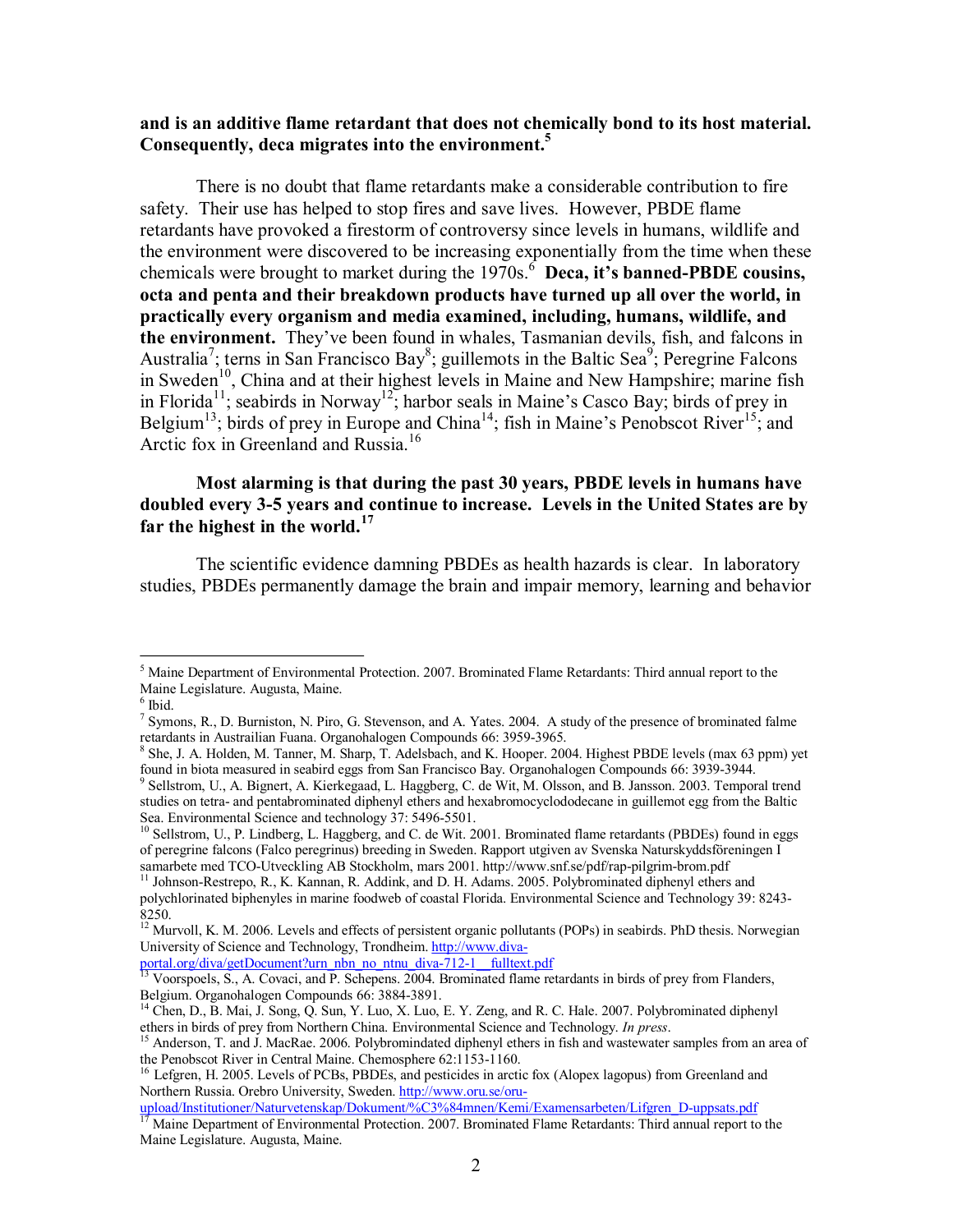in lab animals<sup>18</sup>. They're also classed as endocrine disruptors, which means they can interfere with normal reproductive and thyroid functions.

Three years ago, when the bromine chemical industry was defending penta, octa and deca before this committee, they claimed that deca was not a problem because it was a large, stable molecule that would pass through an organism and not break down into lower brominated cogeners or bioaccummulate up the food chain. They also claimed it wasn't toxic. Three years have passed and a number of studies have come out to prove them wrong.

The truth is that even low levels of deca have been shown to cause harm in lab animals.<sup>19</sup> **According to the latest research, deca delays brain development and causes adult learning and behavior problems in lab animals exposed early in life.<sup>20</sup> Deca also degrades into other PBDEs that are even more toxic and bioavailable.<sup>21</sup>**

This wouldn't be an issue if deca would just stay where it's put as the industry claims it does. But the fact is deca and its breakdown products don't stay where they're put. Instead, as we've cited, the chemicals are being found all over the place - in household dust, in wildlife species around the world, and in the food we eat<sup>22</sup>. Most **alarmingly, they are found in everincreasing amounts in breast milk, as well in as the bodies of infants, children and adults.**

The industry would have you believe that in terms of its safety and efficacy as a flame retardant, no other flame retardant has been through such intensive evaluation. And this is true, no other flame retardant has been as studied, and the reason is because **no other flame retardant has caused the same public health outcry and provoked the firestorm of controversy that deca has**. To summarize and cite a small sampling of the studies demonstrating concern:

- Deca is showing up in humans, breast milk, wildlife and the environment<sup>23</sup>.
- Deca debrominates into other more toxic PBDE byproducts that are more readily absorbed by humans and wildlife. <sup>24</sup>
- · Deca is thought to metabolize and break down in humans and wildlife to other PBDE compounds – that are also rising exponentially – that may be more toxic than deca<sup>25</sup>.

<sup>&</sup>lt;sup>18</sup> Darnerud, P. O. 2003. Toxic effects of brominated flame retardants in wildlife. Environmental International 29: 841-853.<br><sup>19</sup> Viberg, H.,A. Fredriksson and P. Eriksson. 2003. Neurotoxicity of different polybrominated diphenyl ethers,

including PBDE 209. Dioxin 2003, Organohalogen Compounds, 60-65, 2003.<br><sup>20</sup> Cressey, M.A., E.A. Reeve, D.C. Rice, and V.P Markowski, Behavioral Impairments Produced by Developmental

Exposure to the Flame Retardant decaBDE, presented at the annual meeting of the Behavioral Toxicology Society,

September 16-17, 2006.<br><sup>21</sup> Stapleton, H, Brominated Flame Retardants: Assessing DecaBDE Debromination in the Environment, prepared for<br>the EPHA-EN, May 2006. Heather Stapleton, PhD is an Environmental Chemist at Duke Univ

<sup>&</sup>lt;sup>22 22</sup> Schecter A, Papke O, Harris RT, Tung KC, Musumba A, Olson J, and Birnbaum L, Polybrominated Diphenyl Ether (PBDE) Levels in an Expanded Market Basket Survey of U.S. Food and Estimated PBDE Dietary Intake by Age and Sex, *Environmental Health Perspectives,* 114:1515–1520 (2006). "Conclusion: Dietary exposure alone does not appear to account for the very high body burdens measured. The indoor environment (dust, air) may play an important role in PBDE body burdens in addition to food."<br><sup>23</sup> Maine Department of Environmental Protection. 2007. Brominated Flame Retardants: Third annual report to the

Maine Legislature. Augusta, Maine.<br><sup>24</sup> Stapleton, H, Brominated Flame Retardants: Assessing DecaBDE Debromination in the Environment, prepared for

the EPHAEN, May 2006. Heather Stapleton, PhD is an Environmental Chemist at Duke University.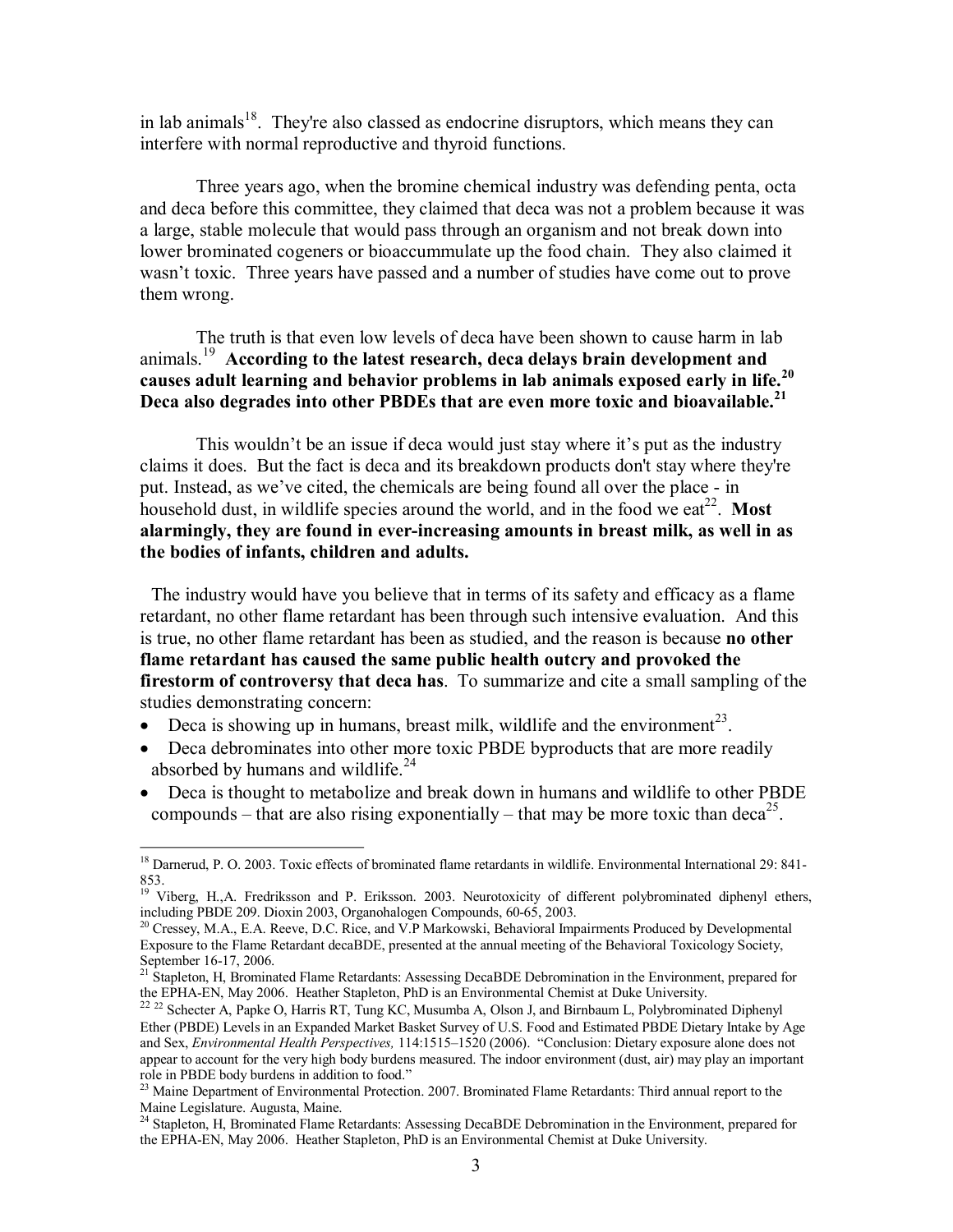- Deca has been proven to be neurotoxic to lab animals. Deca delays brain development and causes adult learning and behavior problems in lab animals exposed early in life. In mice, Deca produced irreversible changes in brain function that worsened with age in adult mice.<sup>26</sup> This is the same health effect seen for other PBDEs already banned in Maine.
- · Levels of deca in wildlife are approaching levels shown to cause harm in lab animals.
- The latest research shows toddlers have higher levels of Deca in their blood than older children, who in turn have higher levels than adults<sup>27</sup>. Children pick up deca mostly from eating and breathing contaminated house dust<sup>28</sup>.

**The verdict is out: deca is toxic; it's getting into humans and wildlife and is breaking down into even more toxic compounds. The good news is we don't have to use** it. There are safer, widely-used, commercially-available alternatives for every **use covered under LD 1658.**

### *II. Safer Alternatives – We can have Fire Protection without Poisons*

Any discussion concerning safer alternatives should focus on the product uses covered by the legislation, namely:

- · **Mattresses and home upholstered furniture** which currently do not use deca, and for which there are a wide variety of alternative technologies and flame retardants available to meet the highest fire safety standards, and
- · **Electronic enclosures for television sets and computers –** About 80% of the current market for deca is in flame-retardant HIPS plastic for the plastic electronic enclosures for TV sets. The most widely-used, safer alternative to deca is resorcinol bis diphenylphosphate (or RDP) and is employed by the computer industry and many leading television manufacturers to meet the highest fire safety standards without the public health concerns of deca.

#### *A. Mattresses and Home Upholstered Furniture*

According to the Lowell Center for Sustainable Production, which produced an internationally acclaimed report on alternatives to deca, "**there are dozens of technologies, fibers, and materials that can be used as decaBDE substitutes in textile applications."** In order to meet the new federal fire safety standards for mattresses, manufacturers can use one or a combination of the following technologies: inherently

<sup>&</sup>lt;sup>25</sup> Maine Department of Environmental Protection. 2007. Brominated Flame Retardants: Third annual report to the Maine Legislature. Augusta, Maine.<br><sup>26</sup> Cressey, M.A., E.A. Reeve, D.C. Rice, and V.P Markowski, Behavioral Impairments Produced by Developmental

Exposure to the Flame Retardant decaBDE, presented at the annual meeting of the Behavioral Toxicology Society, September 16-17, 2006.<br><sup>27</sup> Fischer D, Hooper K, Athanasiadou M, Athanassiadis I, and Bergman A, Children Show Highest Levels of

Polybrominated Diphenyl Ethers in a California Family of Four: A Case Study, *Environmental Health Perspectives*, 114: 15811584 (2006). "This case study suggests that children are at higher risk for PBDE exposures and, accordingly, face higher risks of PBDE-related health effects than adults."<br><sup>28</sup> Schecter A, Papke O, Harris RT, Tung KC, Musumba A, Olson J, and Birnbaum L, Polybrominated Diphenyl Ether

<sup>(</sup>PBDE) Levels in an Expanded Market Basket Survey of U.S. Food and Estimated PBDE Dietary Intake by Age and Sex, *Environmental Health Perspectives,* 114:1515–1520 (2006). "Conclusion: Dietary exposure alone does not appear to account for the very high body burdens measured. The indoor environment (dust, air) may play an important role in PBDE body burdens in addition to food."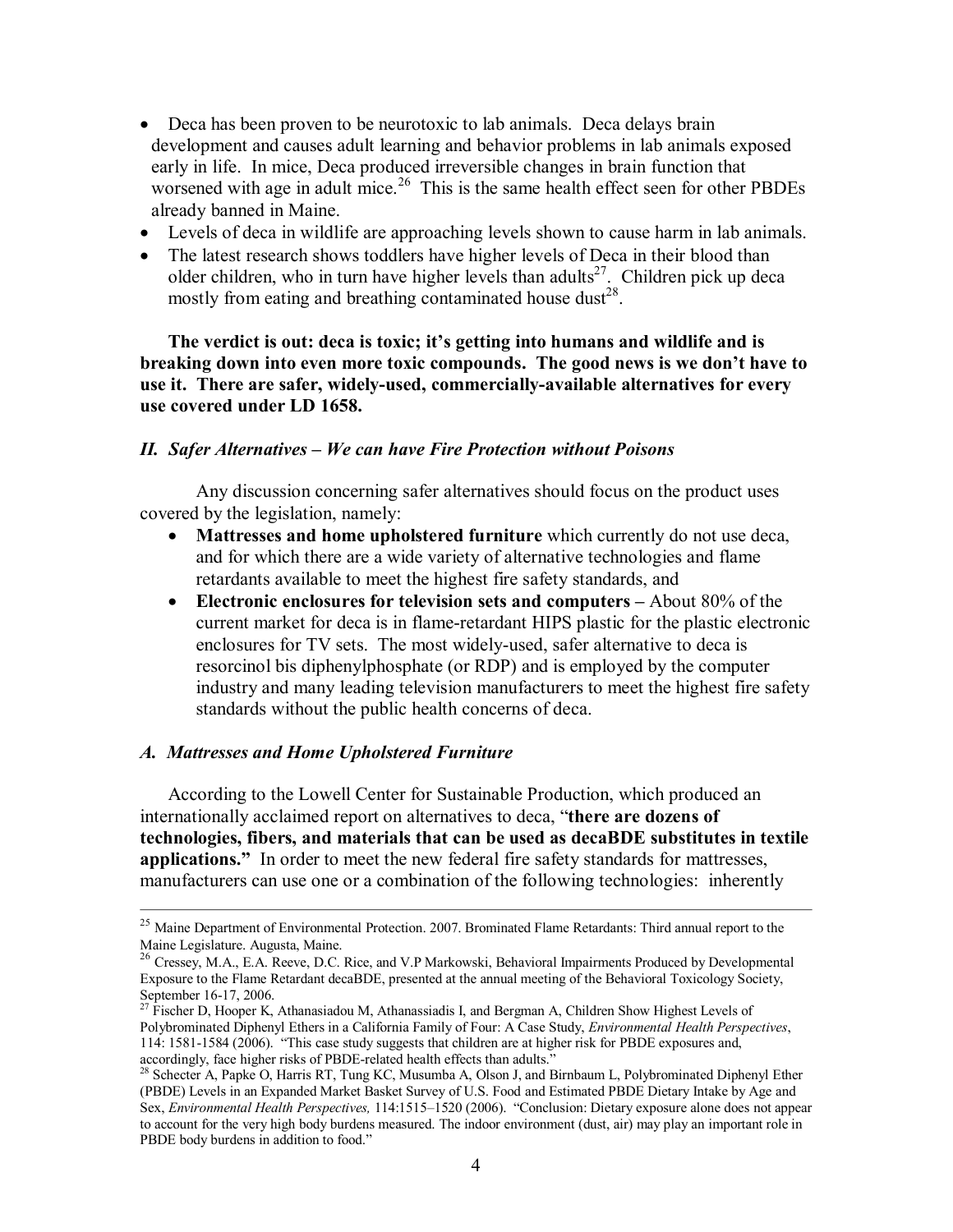fire resistant fibers and fabrics, barrier layers, and chemically applied decaBDE-free flame-retardants. The following was paraphrased from the Lowell Center Report, *Decabromodiphenylether: An Investigation of NonHalogen Substitutes in Electronic Enclosure and Textile Applications:*

- · *"Inherently flame resistant* fibers and fabrics do not combust and meet the most stringent flame resistance standards. Non-halogen fiber types include melamine, polyaramides, carbonized acrylic, and glass. The most well-known fiber type is Trevia, an inherently flame resistant polyester used for hospital draperies and other places where fire codes require high levels of fire protection.
- · *"Barrier technologies* are used between the surface fabric and the interior foam core in furniture and mattress construction. In addition to blends of inexpensive fibers and expensive inherently fire resistant fibers, many manufacturers use cotton batting materials treated with boric acid. Manufacturers also bond flame retardant laminates to the back of fabrics. The laminates can be thermally bonded or mechanically joined.
- · *"Chemically applied flame retardants* include textile fabric coating and exhausting flame retardants into fibers during the dying process. The most common types of non-halogen decaBDE substitutes for cellulosics include dimethylphosphono (N-methylol) propionamide, phosphonic acid, and tetrakis (hydroxymethyl) phosphonium urea ammonium salt.

**With mattresses and home upholstered furniture, deca isn't currently used, and it doesn't need to be given the wide array of means to achieve the highest fire safety standards through other technologies and/or safer flame retardants.**

# *B. Electronics*

Currently, about 80% of the market for deca is in electronic enclosure applications such as television casings. Many leading firms have actually committed to or have already replaced deca in their products including Sony, Samsung, Panasonic and Phillips (#1, #3, #6 and #6, *Panasonic and Phillips are tied*, respectively in terms of US market share)<sup>29</sup>. However, according the Washington Department of Ecology, about 43% of TVs currently on the market still contain deca. There are several substitutes for decaBDE in electronic enclosures that meet rigorous Underwriters Laboratory fire retardancy standards and are widely available on the market<sup>30</sup>. These substitute systems are commodity resins (plastics) with phosphate-type flame-retardants, the most widelyused being RDP. Essentially, the current substitution process for deca and HIPS plastic is simple: replace deca-HIPS with an RDP treated HIPS-PPO resin or RDP-treated PC/ABS resin. There are also other phosphate-based flame retardants and other compatible resins, and new products are constantly being developed.

Is it possible for the television industry to make this shift in the three years allocated under the bill? According to the Lowell Center, **"if market drivers existed in**

<sup>&</sup>lt;sup>29</sup> "DecaBDE and BFR Substitution in the Electronics Industry: Leading Manufacturers are Moving Away from Bromine Chemistry in Computers and Televisions." Clean Production Action. November, 2006.

 $30$  Underwriters Laboratory is the standard-setting entity for fire retarding electronics.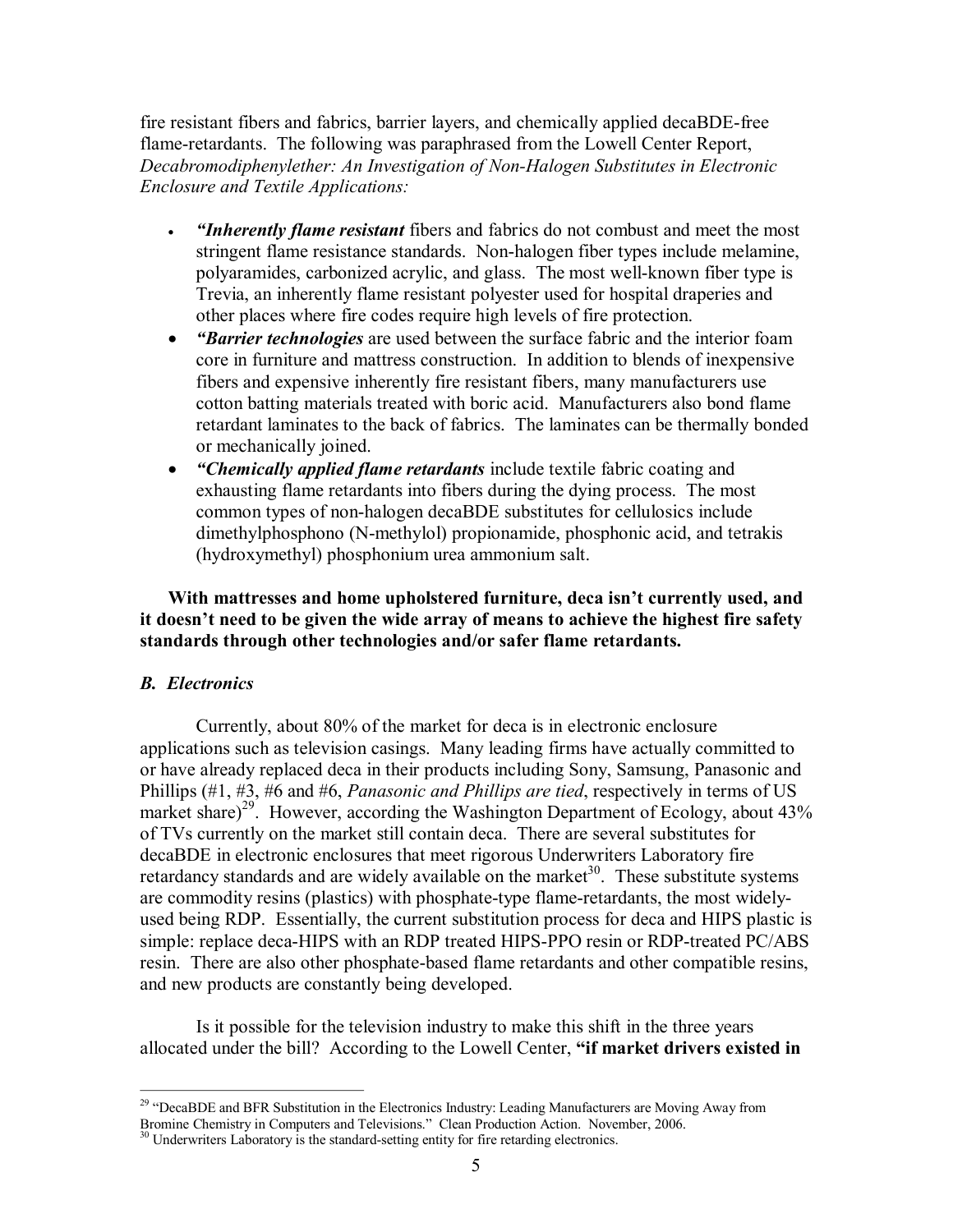**the US, nearly all the global manufacturers have the technology and knowhow to meet the demand for decaBDE–free electronic enclosures."** 31

How much will it cost the manufacturers? The Lowell Center found that alternative flame-retardants and resin systems for electronic enclosures are marginally more costly:

"**To put this into context, we estimate that cost increase for an average 27 inch TV that sells for roughly \$300 using PC/ABS rather than decaBDE HIPS in the rear enclosure would be roughly \$4.40 to \$7.50, or roughly 1.5 to 2.5% of total purchase price.** If industry makes a major switch towards one of the substitutes outlined in our report, we anticipate the raw materials costs would decrease somewhat due to volume-related pricing." $32$ 

That's about one to three cents more on the dollar to make products that don't harm our kids or wildlife. Where I come from, that's a bargain.

The bromine chemical industry has tried to claim that products in which ignition resistance is an important safety feature may not be available to consumers in Maine, but that's simply not the case. While the current fire safety standards for consumer electronics are voluntary, **you can't sell a TV or computer in this country that doesn't meet fire safety standards.** The reason is that retailers enforce fire safety standards for electronics by refusing to sell products that don't meet the Underwriter Laboratory standards for liability reasons. The same can be said for TV and computer manufacturers selling products in the states. **This effectively ensures that all TVs and computers sold in the United States meet high fire safety standards.**

#### *C. Summary*

- · **Mattresses do not require Deca to meet the tough new federal fire safety standards that go into effect in July 2007 for home uses.** Many safer options are available, and restricting deca would eliminate one option, that is currently neither used nor preferable  $33$ .
- · **Home upholstered furniture manufacturers can employ the same technologies used to flame retard mattresses to make their products flame resistant.**
- · **Virtually the entire computer industry and some television makers already use safer alternatives that meet the highest fire safety standards without the use of Deca in the plastic casings.<sup>34</sup> The bill gives the remaining TV**

<sup>&</sup>lt;sup>31</sup> Pure Strategies Inc., Decabromodiphenylether: An Investigation of Non-Halogen Substitutes in Electronic Enclosure and Textile Applications, prepared for Lowell Center for Sustainable Production, University of Massachusetts Lowell, April 2005.<br><sup>32</sup> Ibid.

<sup>&</sup>lt;sup>33</sup> \*Mattress manufacturers do not currently use deca. As an anecdote, I canvassed several mattress manufacturers and each technical representative I spoke with was adamant that they do not, nor ever plan to use PBDE flame retardants to meet fire safety standards.<br><sup>34</sup> Pure Strategies Inc., Decabromodiphenylether: An Investigation of Non-Halogen Substitutes in Electronic Enclosure

and Textile Applications, prepared for Lowell Center for Sustainable Production, University of Massachusetts Lowell, April 2005. "... nearly all (electronic) manufacturers have the technology and know-how to meet the demand for decaBDE-free products that meet strict fire safety standards."